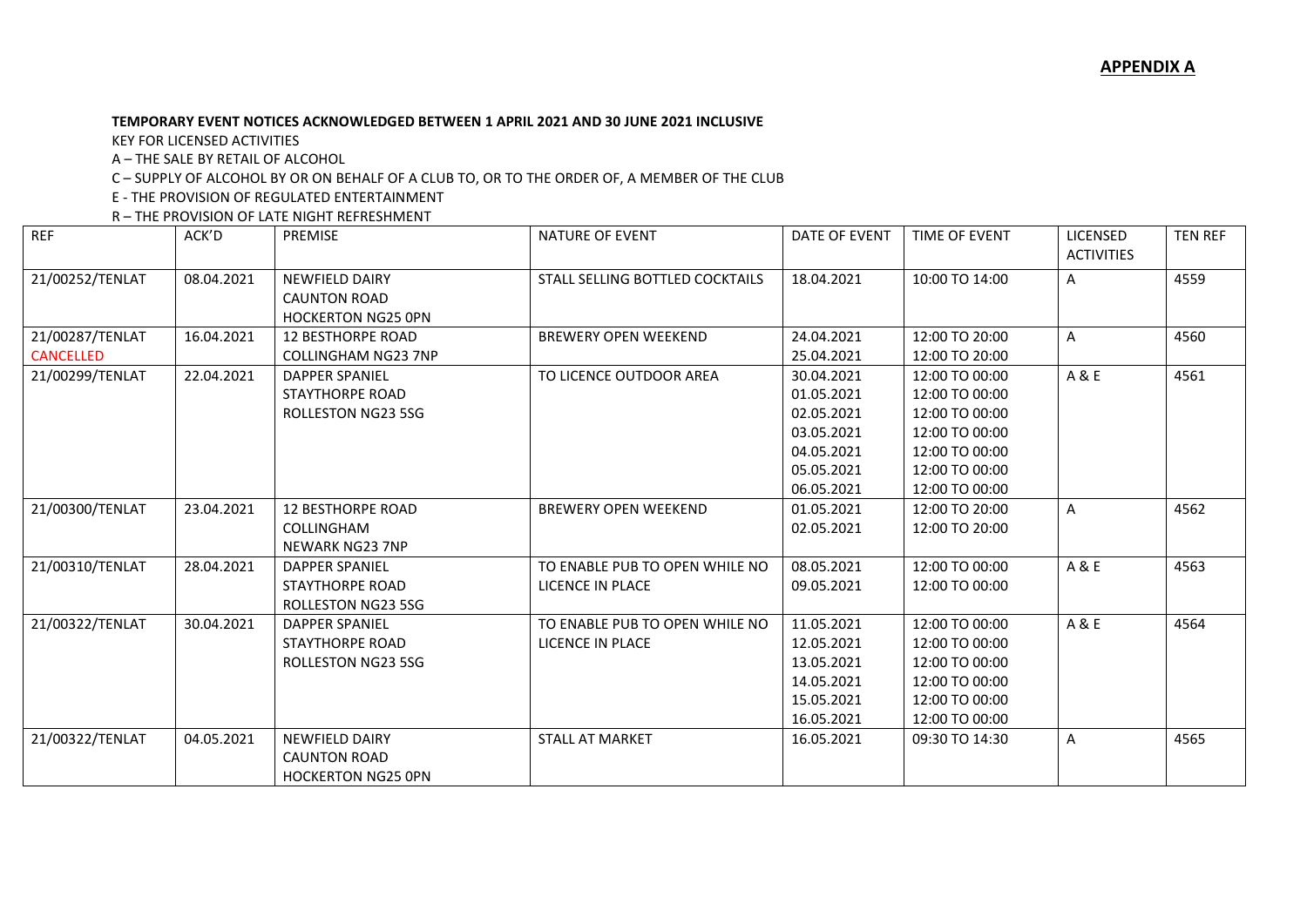| 21/00330/TENLAT                  | 04.05.2021 | <b>NEWFIELD DAIRY</b><br><b>CAUNTON ROAD</b><br><b>HOCKERTON NG25 OPN</b>    | <b>STALL AT MARKET</b>                             | 16.05.2021                                                                                     | 10:00 TO 14:00                                                                                                             | Α     | 4566 |
|----------------------------------|------------|------------------------------------------------------------------------------|----------------------------------------------------|------------------------------------------------------------------------------------------------|----------------------------------------------------------------------------------------------------------------------------|-------|------|
| 21/00331/TENLAT                  | 05.05.2021 | <b>NEWFIELD DAIRY</b><br><b>CAUNTON ROAD</b><br><b>HOCKERTON NG25 OPN</b>    | <b>STALL AT MARKET</b>                             | 16.05.2021                                                                                     | 08:00 TO 19:00                                                                                                             | А     | 4567 |
| 21/00332/TEN                     | 05.05.2021 | <b>NEWFIELD DAIRY</b><br><b>CAUNTON ROAD</b><br><b>HOCKERTON NG25 OPN</b>    | <b>STALL AT MARKET</b>                             | 20.06.2021                                                                                     | 08:00 TO 19:00                                                                                                             | Α     | 4568 |
| 21/00333/TENLAT                  | 05.05.2021 | <b>BELLA VITA</b><br><b>MAIN STREET</b><br><b>OLLERTON NG22 9AD</b>          | TO COVER USE OF OUTSIDE BAR                        | 15.05.2021                                                                                     | 12:30 TO 22:30                                                                                                             | Α     | 4569 |
| 21/00337/TEN                     | 10.05.2021 | <b>BELLA VITA</b><br><b>MAIN STREET</b><br>OLLERTON NG22 9AD                 | TO COVER USE OF OUTSIDE BAR                        | 18.05.2021<br>19.05.2021<br>20.05.2021<br>21.05.2021<br>22.05.2021<br>23.05.2021<br>24.05.2021 | 12:30 TO 22:30<br>12:30 TO 22:30<br>12:30 TO 22:30<br>12:30 TO 22:30<br>12:30 TO 22:30<br>12:30 TO 22:30<br>12:30 TO 22:30 | A     | 4570 |
| 21/00338/TEN                     | 12.05.2021 | <b>FAIRFIELDS</b><br><b>STATION ROAD</b><br><b>FISKERTON NG25 OUG</b>        | <b>VINTAGE AGRICULTURAL SHOW</b>                   | 24.07.2021                                                                                     | 11:00 TO 23:00                                                                                                             | A & E | 4571 |
| 21/00348/TEN<br><b>WITHDRAWN</b> | 17.05.2021 | 34 DALE WAY<br>FERNWOOD NG24 3GH                                             | SELLING FATHER'S DAY TREAT BOX                     | 19.06.2021<br>20.06.2021                                                                       | 09:00 TO 18:00<br>09:00 TO 18:00                                                                                           | Α     | 4572 |
| 21/00353/TENLAT                  | 18.05.2021 | <b>DAPPER SPANIEL</b><br><b>STAYTHORPE ROAD</b><br><b>ROLLESTON NG23 5SG</b> | TO ENABLE PUB TO OPEN WHILE NO<br>LICENCE IN PLACE | 26.05.2021<br>27.05.2021<br>28.05.2021<br>29.05.2021<br>30.05.2021<br>31.05.2021               | 12:00 TO 00:00<br>12:00 TO 00:00<br>12:00 TO 00:00<br>12:00 TO 00:00<br>12:00 TO 00:00<br>12:00 TO 00:00                   | A & E | 4573 |
| 21/00359/TENLAT                  | 20.05.2021 | <b>12 BESTHORPE ROAD</b><br><b>COLLINGHAM NG23 7NP</b>                       | <b>BREWERY OPEN WEEKEND</b>                        | 29.05.2021<br>30.05.2021                                                                       | 12:00 TO 20:00<br>12:00 TO 20:00                                                                                           | A & E | 4574 |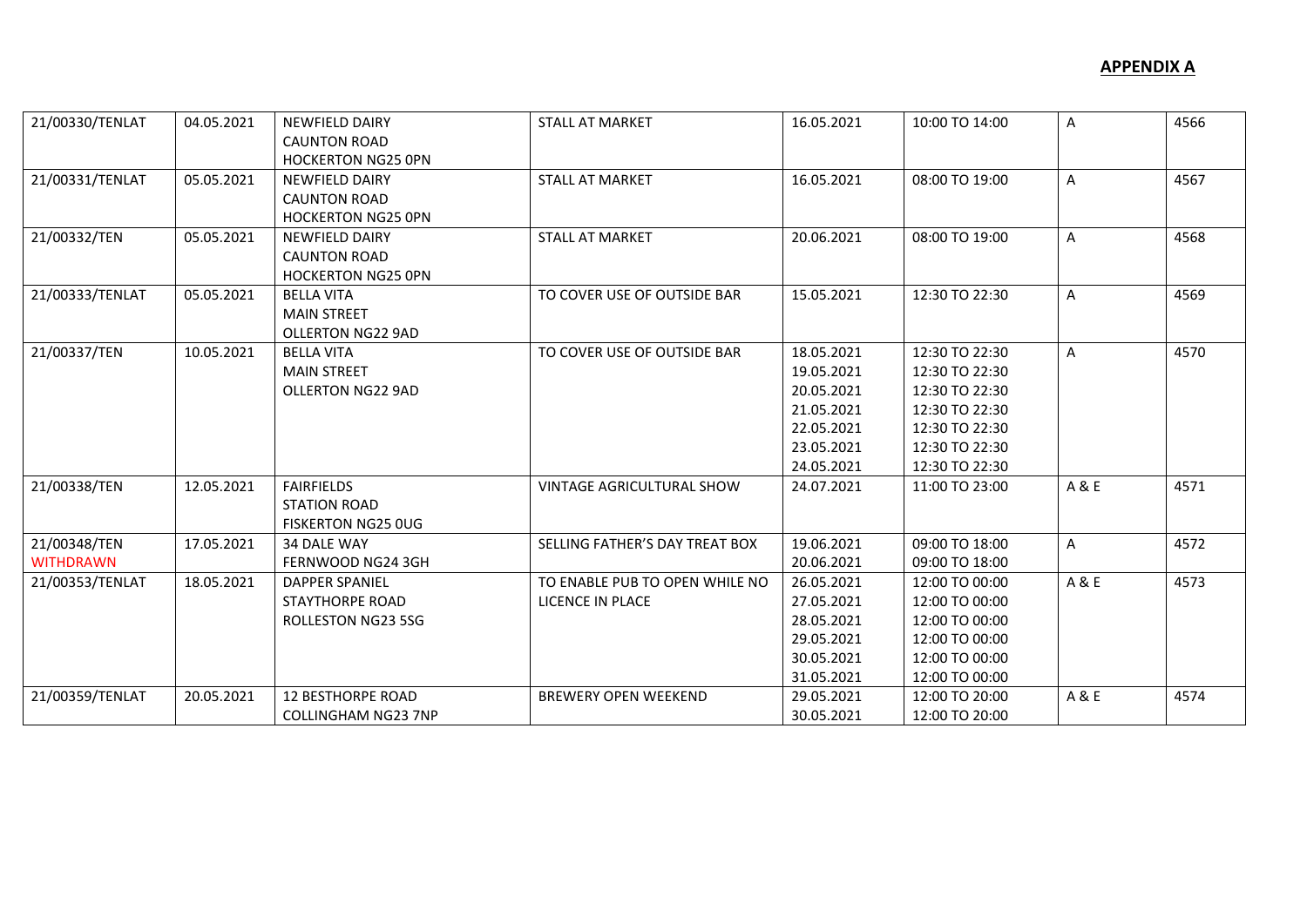| 21/00360/TENLAT | 20.05.2021 | <b>BELLA VITA</b>                | TO COVER USE OF OUTSIDE BAR    | 28.05.2021 | 12:30 TO 23:00 | $\mathsf{A}$ | 4575 |
|-----------------|------------|----------------------------------|--------------------------------|------------|----------------|--------------|------|
|                 |            | <b>MAIN STREET</b>               |                                | 29.05.2021 | 12:30 TO 23:00 |              |      |
|                 |            | <b>OLLERTON NG22 9AD</b>         |                                | 30.05.2021 | 12:30 TO 23:00 |              |      |
|                 |            |                                  |                                | 31.05.2021 | 12:30 TO 23:00 |              |      |
|                 |            |                                  |                                | 01.06.2021 | 12:30 TO 23:00 |              |      |
|                 |            |                                  |                                | 02.06.2021 | 12:30 TO 23:00 |              |      |
|                 |            |                                  |                                | 03.06.2021 | 12:30 TO 23:00 |              |      |
| 21/00361/TEN    | 20.05.2021 | <b>BELLA VITA</b>                | TO COVER USE OF OUTSIDE BAR    | 05.06.2021 | 12:30 TO 23:00 | A            | 4576 |
|                 |            | <b>MAIN STREET</b>               |                                | 05.06.2021 | 12:30 TO 23:00 |              |      |
|                 |            | OLLERTON NG22 9AD                |                                | 06.06.2021 | 12:30 TO 23:00 |              |      |
|                 |            |                                  |                                | 07.06.2021 | 12:30 TO 23:00 |              |      |
|                 |            |                                  |                                | 08.06.2021 | 12:30 TO 23:00 |              |      |
|                 |            |                                  |                                | 10.06.2021 | 12:30 TO 23:00 |              |      |
| 21/00362/TEN    | 21.05.2021 | THE FOX INN                      | LIVE MUSIC OUTDOORS            | 05.06.2021 | 18:00 TO 23:00 | E            | 4577 |
|                 |            | <b>MAIN STREET</b>               |                                |            |                |              |      |
|                 |            | KELHAM NG23 5QP                  |                                |            |                |              |      |
| 21/00366/TEN    | 25.05.2021 | <b>UPPER HALL</b>                | <b>CHARITY FOLK CONCERT</b>    | 21.08.2021 | 18:30 TO 23:30 | A & E        | 4578 |
|                 |            | <b>FARNSFIELD VILLAGE CENTRE</b> |                                |            |                |              |      |
|                 |            | <b>NEW HILL</b>                  |                                |            |                |              |      |
|                 |            | FARNSFIELD NG22 8JL              |                                |            |                |              |      |
| 21/00367/TEN    | 26.05.2021 | PLOUGH                           | 40TH BIRTHDAY PARTY DISCO      | 17.07.2021 | 20:00 TO 23:59 | A, E & R     | 4579 |
|                 |            | <b>FOREST ROAD</b>               |                                | 18.07.2021 | 00:00 TO 01:30 |              |      |
|                 |            | OLLERTON NG22 9QS                |                                |            |                |              |      |
| 21/00382/TEN    | 03.06.2021 | LITTLE LEYFIELDS FARM            | WEDDING                        | 18.09.2021 | 12:00 TO 00:00 | A & E        | 4580 |
|                 |            | KNEESALL NG22 0AW                |                                |            |                |              |      |
| 21/00383/TEN    | 03.06.2021 | 34 DALE WAY                      | SELLING FATHER'S DAY TREAT BOX | 18.06.2021 | 09:00 TO 18:00 | A            | 4581 |
|                 |            | FERNWOOD NG24 3GH                |                                | 19.06.2021 | 09:00 TO 18:00 |              |      |
|                 |            |                                  |                                | 20.06.2021 | 09:00 TO 18:00 |              |      |
| 21/00386/TEN    | 04.06.2021 | <b>12 BESTHORPE ROAD</b>         | <b>BREWERY OPEN WEEKEND</b>    | 19.06.2021 | 12:00 TO 20:00 | A & E        | 4582 |
|                 |            | <b>COLLINGHAM NG23 7NP</b>       |                                | 20.06.2021 | 12:00 TO 20:00 |              |      |
| 21/00393/TENLAT | 08.06.2021 | <b>NEWFIELD DAIRY</b>            | <b>FARMERS MARKET</b>          | 20.06.2021 | 08:30 TO 15:30 | A            | 4583 |
|                 |            | <b>CAUNTON ROAD</b>              |                                |            |                |              |      |
|                 |            | <b>HOCKERTON NG25 OPN</b>        |                                |            |                |              |      |
| 21/00408/TEN    | 08.06.2021 | <b>FERRY PARK FARM</b>           | WONDERLAND ANNUAL CLASSIC CAR  | 26.06.2021 | 15:00 TO 23:00 | A & E        | 4584 |
|                 |            | <b>BOAT LANE</b>                 | SHOW                           | 27.06.2021 | 11:00 TO 18:00 |              |      |
|                 |            | <b>HOVERINGHAM NG14 7JP</b>      |                                |            |                |              |      |